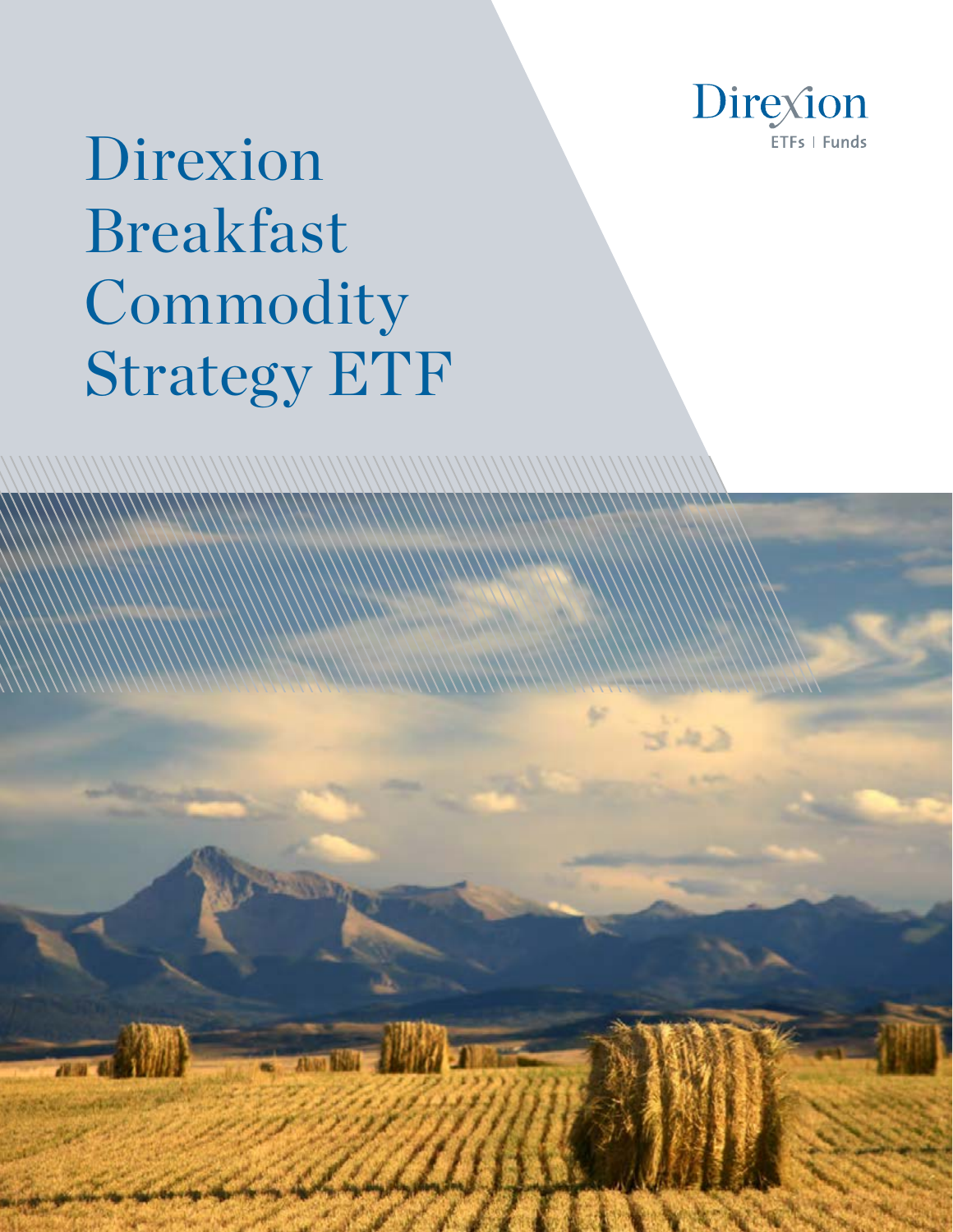## **The Direxion Breakfast Commodity Strategy ETF allows traders and investors to gain access to six common household commodities through a single fund**

*Due to the advent of persistent rising inflation and interest rates, traders and investors are seeking alternatives to traditional stock and bond investments.* 

### Why Commodities?

A commodity is a raw material, or primary agriculture product, which can be bought or sold, such as wheat or coffee. Commodities are attractive to both traders and investors because:

- They offer the potential to provide additional risk-adjusted returns to a diversified portfolio.
- Their performance is has historically been correlated to traditional asset classes.
- They may be used as a potential inflation hedge.

### Commodities and Diversification

Individual commodities are not homogeneous and investors should not expect them to behave similarly to one another. Weather patterns, natural disasters, geopolitical events, and other unforeseen circumstances affect the price and supply of these physical assets differently. Hence, the ability to invest in a basket of goods is appealing to gain exposure to a variety of commodities in order to diversify your allocation.

Commodities can act as a particularly good diversifier within a broader portfolio due to their historically low correlation to other investment classes, which is illustrated in the table below.

|             | <b>Equities</b> | <b>Fixed</b><br>Income | <b>U.S. Dollar</b> | <b>Emerging</b> | Managed<br><b>Futures</b> | <b>REITS</b> | <b>Hedge</b><br><b>Funds</b> |
|-------------|-----------------|------------------------|--------------------|-----------------|---------------------------|--------------|------------------------------|
| Commodities | 0.47            | $-0.13$                | $-0.54$            | 0.55            | <b>V.IZ</b>               | 0.25         | 0.65                         |

#### **CORRELATION\* COMPARISON (1/1/2004 – 3/31/2022)**

*Source: Bloomberg Finance L.P., as of March 31, 2022. Definitions for the above indexes in the comparison chart are on page 6.*

#### *Commodities and futures are generally volatile and are not suitable for all investors.*

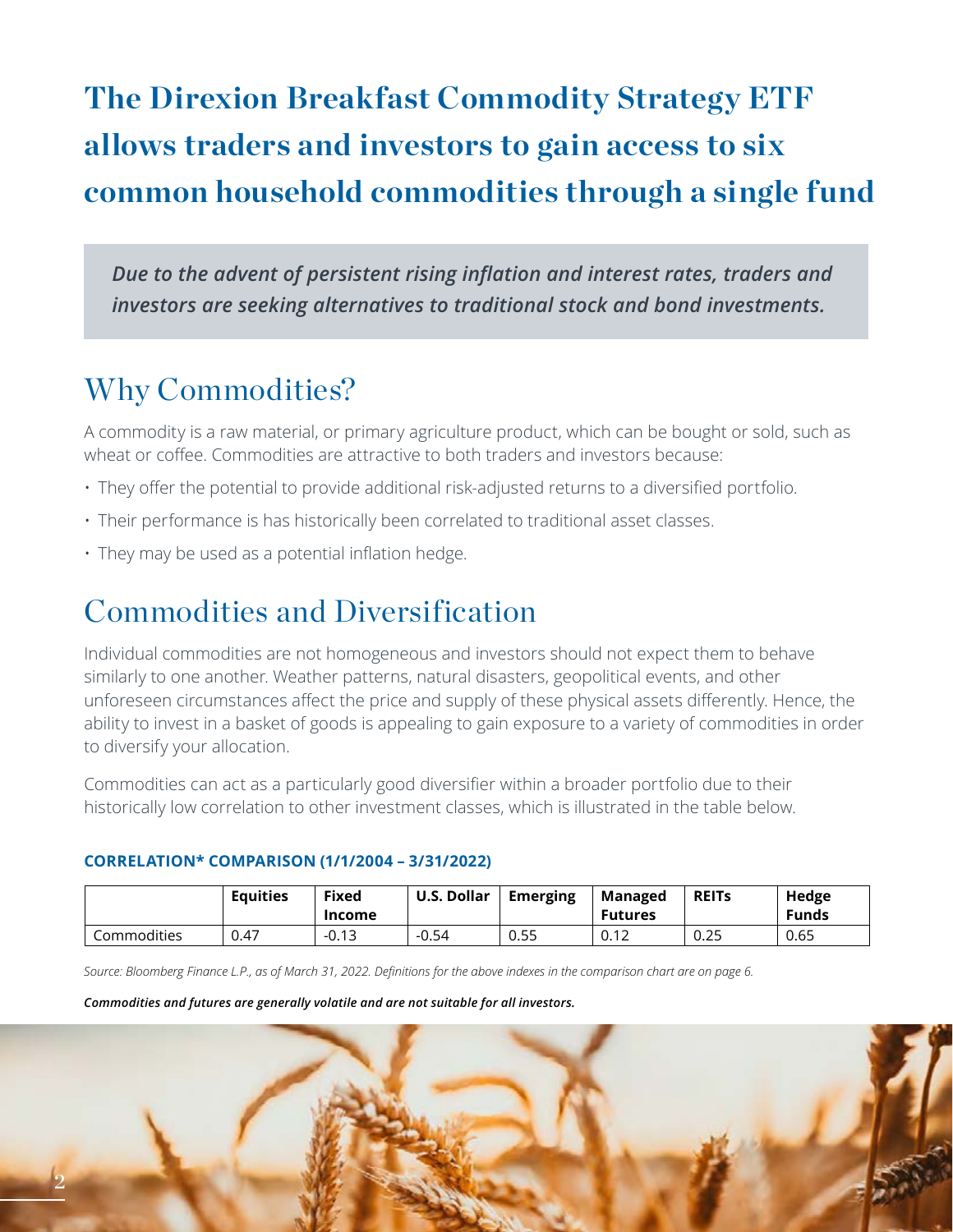### Commodity-Based ETFs

Owning commodities via an ETF allows investors, to get exposure to commodity returns without having to own the physical asset. In contrast to other types of funds, such as exchange-traded notes (ETNs), Direxion's commodity ETFs have less credit risk because they are not a debt obligation that rely on the credit worthiness of an issuer. For tax reporting purposes, ETFs generate a Form 1099, as opposed to a less convenient Form K-1.

### Direxion Breakfast Commodities Strategy ETF (BRKY)

#### **FUND FACTS**

| <b>Fund Name</b>     | Symbol      | <b>Inception Date</b> | <b>Contract Roll</b> | <b>Benchmark Index</b>          |
|----------------------|-------------|-----------------------|----------------------|---------------------------------|
| Direxion Breakfast   | <b>BRKY</b> | June 1, 2022          | Monthly              | S&P GSCI Dynamic Roll Breakfast |
| Commodities Strategy |             |                       |                      | (OJ 5% Capped) Index            |
| ETF                  |             |                       |                      |                                 |

Direxion's Breakfast Commodity Strategy ETF (BRKY) trades futures of six commodities that are part of a typical balanced breakfast: corn, coffee, lean hogs, orange juice frozen concentrate (OJ), sugar, and wheat. These commodities are food staples with steady demand, even during periods of inflation. According to the April 2022 Consumer Price Index (CPI), food prices were up 9.4% year over year. Although increasing food prices may be alarming to the consumer, it means returns on commodities are growing accordingly.

BRKY is designed to take advantage of rising food prices and generate returns outside of stocks and bonds. It is the first ETF to offer this combination of commodities, and we believe the persistent inflationary environment has created significant tailwinds for the fund. BRKY can be used tactically by investors and traders as a way to express a bullish view on commodity prices.

Through its exposure to high-demand breakfast staples, BRKY offers diversification between commodities packaged into one ETF. In fact, the average correlation among this group is only 0.12.

|                  | <b>Corn</b> | <b>Coffee</b> | <b>Lean Hogs OJ</b> |      | <b>Sugar</b> | <b>Wheat</b> |
|------------------|-------------|---------------|---------------------|------|--------------|--------------|
| <b>Corn</b>      | 1.00        |               |                     |      |              |              |
| <b>Coffee</b>    | 0.11        | 1.00          |                     |      |              |              |
| <b>Lean Hogs</b> | 0.06        | 0.06          | 1.00                |      |              |              |
| OJ               | $-0.07$     | 0.19          | $-0.22$             | 1.00 |              |              |
| <b>Sugar</b>     | 0.22        | 0.29          | 0.07                | 0.00 | 1.00         |              |
| Wheat            | 0.62        | 0.24          | 0.07                | 0.05 | 0.13         | 1.00         |

#### **CORRELATION OF BREAKFAST COMMODITIES TO EACH OTHER**

**commodity futures that is broadly diversified across the spectrum of commodities. The above listed commodities represent**  *Source: Bloomberg, 3/31/2012 – 3/31/2022, from generic 1st futures on a monthly basis*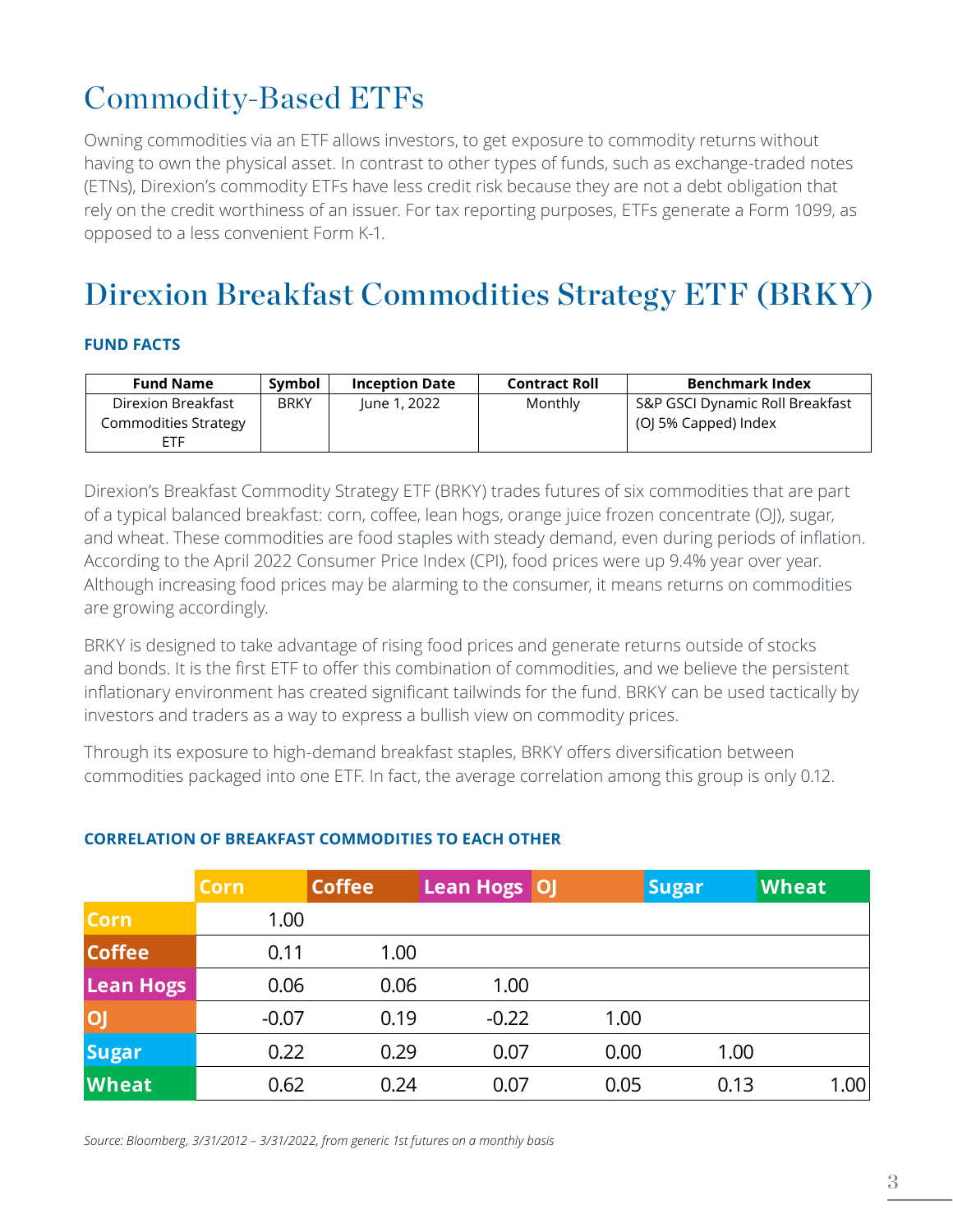# Target Index: S&P GSCI Dynamic Roll Breakfast (OJ 5% Capped) Index

BRKY tracks a unique index, created specifically for the fund, which takes advantage of the same roll methodology used within the S&P GSCI Dynamic Roll Index. This index is designed to alleviate some of the challenges typically associated with trading futures, lessening the impact of near-term price volatility.

The Index contains the six aforementioned commodities and is weighted based on world production, aside from OJ (capped at 5% due to liquidity constraints).



#### **HOLDINGS BASED ON WORLD PRODUCTION (AS OF 5/16/22)**

*Source: S&P Global*

**\*Correlation:** In the finance and investment industries, is a statistic that measures the degree to which two securities move in relation to each other. A positive correlation indicates the securities move in line with each other while a negative correlation indicate the opposite.

**For information on BRKY | 866.476.7523 | INFO@DIREXION.COM | DIREXION.COM**

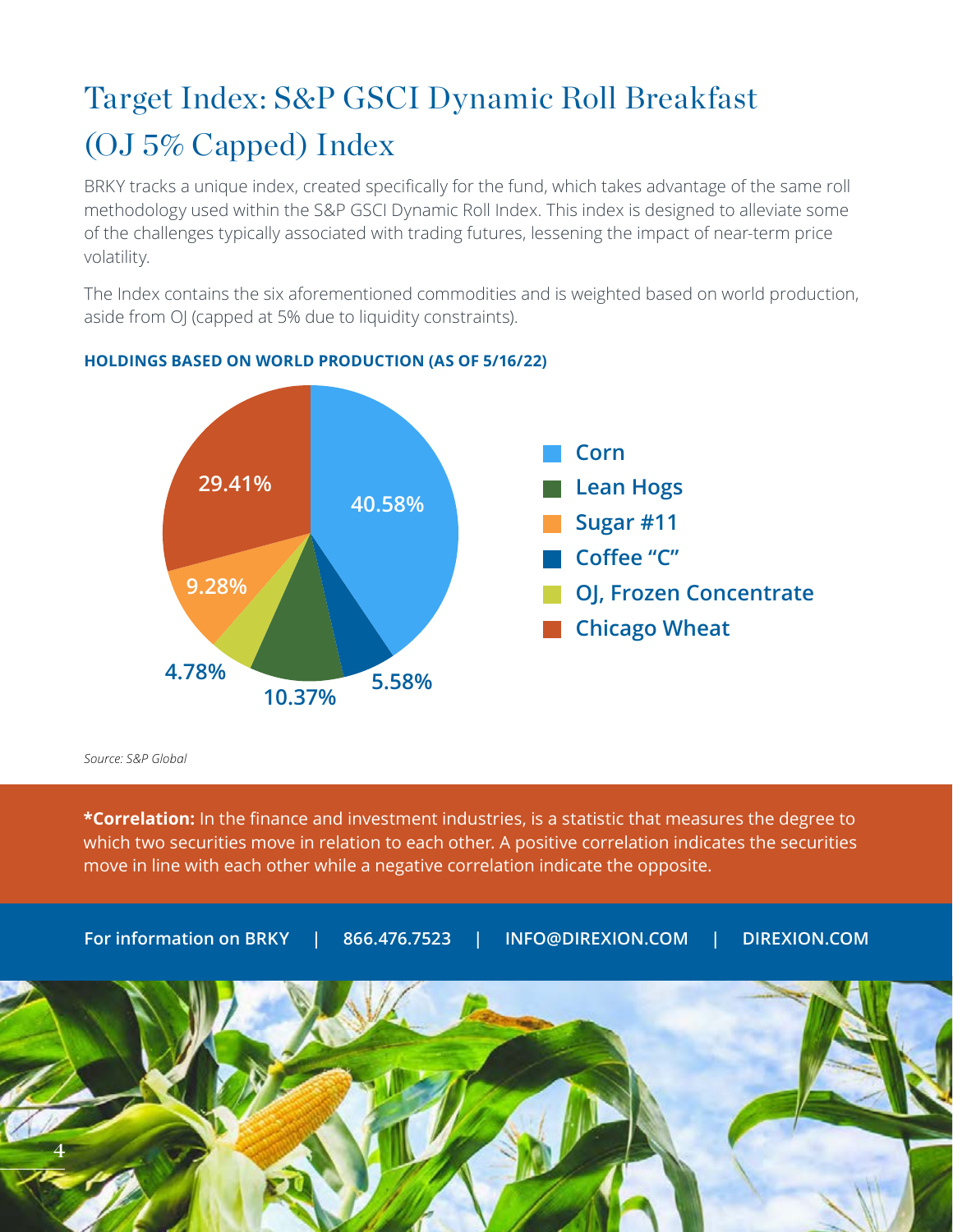**An investor should carefully consider a Fund's investment objective, risks, charges, and expenses before investing. A Fund's prospectus and summary prospectus contain this and other information about the Direxion Shares. To obtain a Fund's prospectus and summary prospectus call 866-301- 9214 or visit our website at www.direxion.com. A Fund's prospectus and summary prospectus should be read carefully before investing.**

Shares of the Direxion Shares are bought and sold at market price (not NAV) and are not individually redeemed from a Fund.

Futures may be affected by Backwardation: a market condition in which a futures price is lower in the distant delivery months than in the near delivery months and Contango: A condition in which distant delivery prices for futures exceeds spot prices, often due to costs of storing and inuring the underlying commodity. Opposite of backwardation, the Fund's total return may be lower than might otherwise be the case because it would be selling less expensive contracts and buying more expensive one.

Direxion Shares Risks - An investment in the Fund involves risk, including the possible loss of principal. The Fund is non-diversified and includes risks associated with concentration that results from the Fund's investments in a particular industry, sector, or geographic region which can result in increased volatility. The Fund's use of derivatives such as futures contracts and swaps are subject to market risks that may cause their price to fluctuate over time. Risks of the Fund include risks related to investments in commodity-linked derivatives and commodities, Futures Strategy Risk, Index Correlation Risk, Index Strategy Risk, Leverage Risk, Market Risk, Counterparty Risk, Cash Transaction Risk, Subsidiary Investment Risk, Interest Rate Risk, and Tax Risk. Please see the summary and full prospectuses for a more complete description of these and other risks of the Fund.

Exchange-traded commodity futures contracts generally are volatile and are not suitable for all investors. The value of a commodity-linked derivative investment typically is based upon the price movements of a physical commodity and may be affected by changes in overall market movements, volatility of the index, changes in interest rates, or factors affecting a particular industry or commodity, such as global pandemics, weather and other natural disasters, changes in supply and production, embargoes, tariffs and international economic, political and regulatory developments and changes in speculators' and/or investors' demand. Commodity-linked derivatives also may be subject to credit and interest rate risks that in general affect the value of debt securities. The Fund's investments in derivatives may pose risks in addition to, and greater than, those associated with directly investing in securities or other investments.

Risks associated with the use of futures contracts are (a) the imperfect correlation between the change in market value of the instruments held by the Fund and the price of the futures contract; (b) possible lack of a liquid secondary market for a futures contract and the resulting inability to close a futures contract when desired; (c) losses caused by unanticipated market movements, which are potentially unlimited; (d) the Index's inability to predict correctly the direction of securities prices, interest rates, currency exchange rates and other economic factors; (e) the possibility that the counterparty will default in the performance of its obligations; and (f) if the Fund has insufficient cash, it may have to sell securities or financial instruments from its portfolio to meet daily variation margin requirements, which may lead to the Fund selling securities or financial instruments at a time when it may be disadvantageous to do so .Auspice Capital Advisors Ltd. is a registered Portfolio Manager/Investment Fund Manager in Canada and a registered Commodity Trading Advisor (CTA/CPO) and National Futures Association (NFA) member in the US.